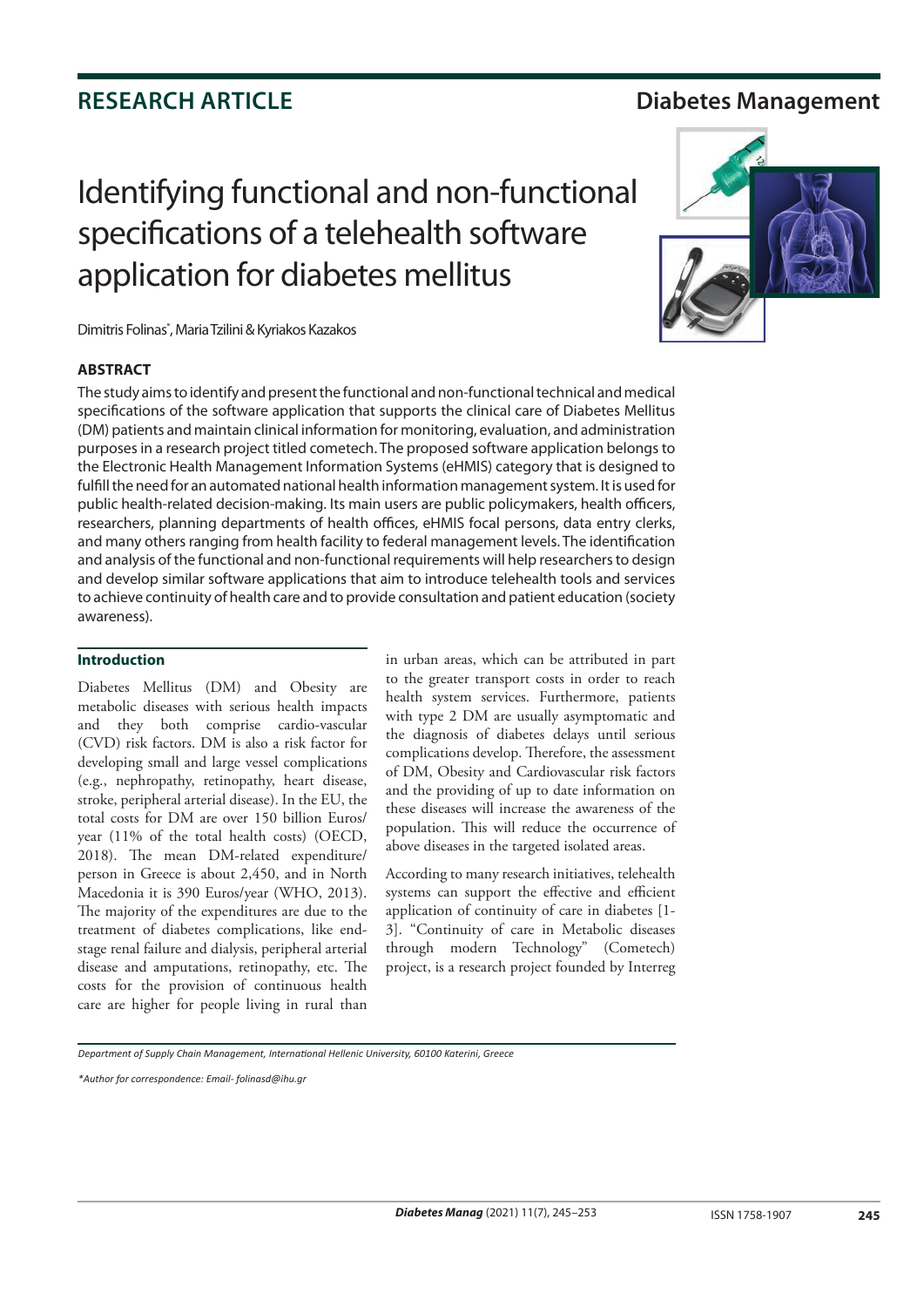#### Folinas, Tzilini, Kazakosal.

**KEYWORDS**

- diabetes mellitus
- electronic health management information systems
- diabetes

IPA Cross-border Cooperation Programme Greece - the North Macedonia 2014-2020, which is co-financed by the European Union under the Instrument for Pre-Accession Assistance (IPA II). Cometech is implemented by a partnership consisted of five partners from both participating countries: International Hellenic University, Florina Prefectural General Hospital, and Medical Association of Thessaloniki from Greece, as well as, Clinical Hospital Bitola and General Hospital Veles from Republic of North Macedonia. Total Project budget amounts 1.018.189 EUR. The project duration is 24 months.

Cometech project aims to address the problem of inadequate access to the health system services to people who live in isolated communities at Greece- Republic of North Macedonia crossborder areas. The project will establish 4 e-health units -2 in each country- at isolated and deprived communities collaborated each other, aiming at introducing "Continuity of Care" in the border region between Republic of North Macedonia and Greece. In order to accomplish the above, the provision of medical devices capable of telemedicine is essential. The establishment of the e-health units allows affordable access to medical services within Greece- Republic of North Macedonia cross-border area. These units (equipped by state-of-the-art medical devices, supported by an advanced software application and medical staff) record data of local people, inform them about environmental and other

risk factors, and offer valuable and high quality medical care services.

The proposed software application belongs to the Electronic Health Management Information Systems (eHMIS) category. These systems are designed to fulfill the need of automated national health information management system. They helps to accurately and timely collect, aggregate, store, analyze and evaluate health related data from health facility to federal level. Its main users are public policy makers, health officers, researchers, planning departments of health offices, data entry clerks and many others ranging from health facility to federal management levels. These systems can provide useful information for decision making to health professionals [4-6].

The above prerequisite services can be supported through the above infrastructure: a) Tele-consulting, and b) Remote medical data management as illustrated in the following **FIGURE 1** (architecture of the e-health units).

In order to achieve these purposes, an EHMIS must fulfill interoperability standards, quality, security, scalability, reliability and timeliness in data storage and processing terms [7]. Both functional and non-functional requirements (also called quality attributes) should be considered when developing software applications in general. In the following sections these types of functionalities of the cometech Project are examined.



**FIGURE 1. Cometech architecture.**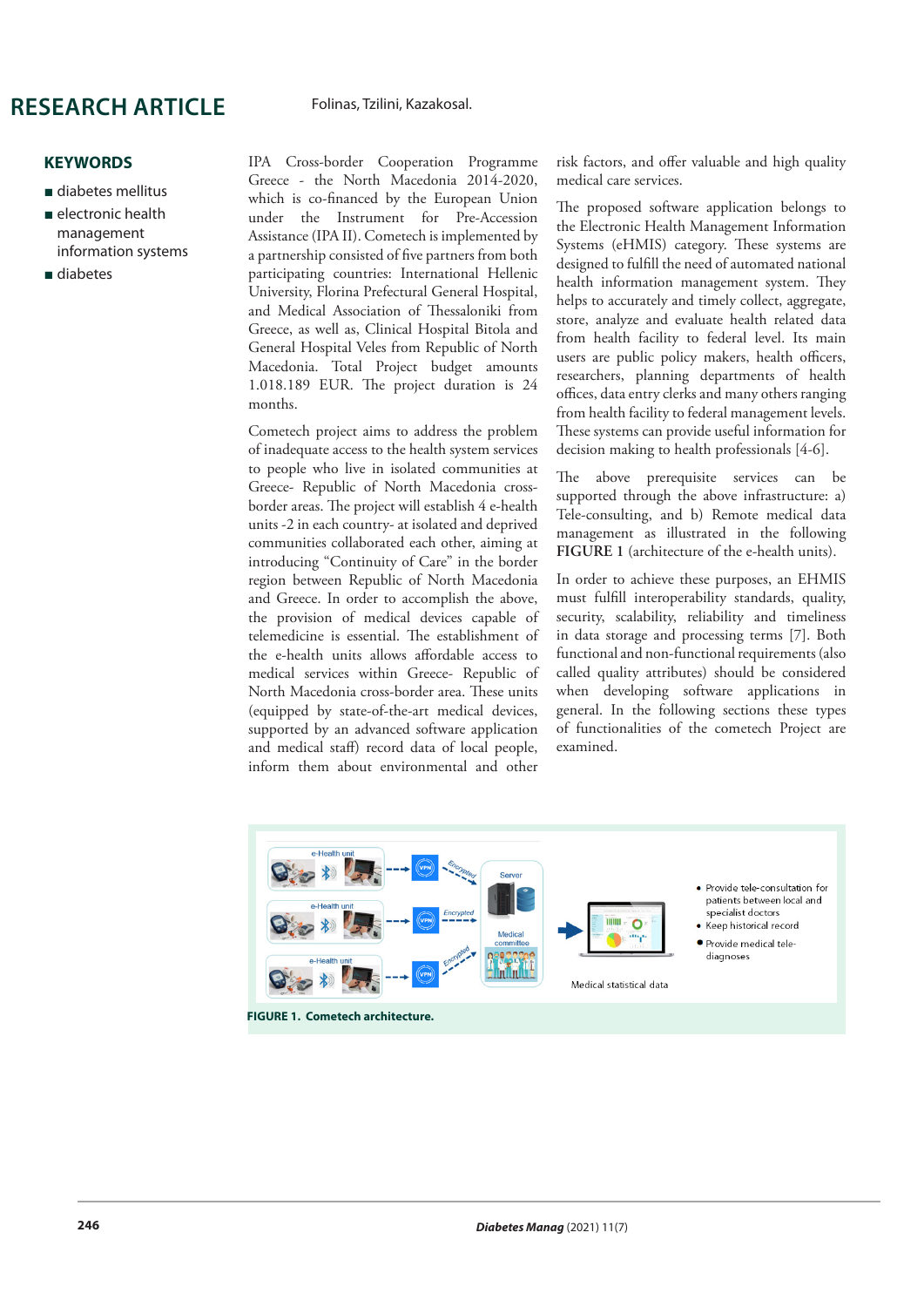#### **Methods**

Functional requirements are statements of services the system should provide, how the system should react to particular inputs, and how the system should behave in particular situations [8]. Specifically, functional requirements are those processes that a user wants a system to perform. Functional requirements for any given organization can be described at a high level, in five or 10 functions, or at a very detailed level, potentially numbering in the hundreds [9].

At the end of 2003, the Institute of Medicine (IOM) Committee on Data Standards for Patient Safety developed recommendations on core medical functionalities for four types of care settings: hospitals, ambulatory care, nursing homes, and care in the community now referred to as the personal health record. There are eight core functions identified by the IOM are probably the closest to what may be considered a standard set of functionality for an e-health unit:

- 1. Health information and data.
- 2. Results management.
- 3. Order entry/management.
- 4. Decision support.
- 5. Electronic communication and connectivity.
- 6. Patient support.
- 7. Administrative processes.
- 8. Reporting and population health management.

An important resource for greater specificity in functionality is the Health Level Seven (HL7) EHR-System Functional Model and Standard List of Functional Statements. This set of functional statements is described as a set of functional descriptors applicable in an ideal EHR for all types of providers. It describes functions applicable both to clinics and hospitals, but not all functions needed by a hospital would be needed by a clinic. The Certification Commission for Healthcare Information Technology (CCHIT) has compiled criteria for functionality, interoperability, and security for ambulatory EHR products and for the foundation of inpatient EHRs. These criteria draw from the IOM and HL7 as well as other standards. Products that are certified according to these criteria must demonstrate that they meet the requirements.

### **Functional requirements of the cometech eHMIS**

Based on the above, the following list presents the required functionalities for the cometech project:

Creation of registration with the personal data of the medical and nursing staff that will be involved in the pilot implementation of the project in the four health units.

Management of medical staff users.

Recording by the doctors of the patients, they are attending, as well as, registration of the respective examinations that they will perform.

Management of medical records of patients.

Receiving Medical Data from Recording Devices (Glucose, Arterial Pressure, Cardiogram, Oximetry, Spirometry, Thermometry, Stethoscopy, Otolaryngology, Pelvic Painting, Electrolyte Dilochronate Measurement, from Camera, etc. Regarding the health record, the following data must be recorded **(TABLE 1).**

| <b>TABLE 1. Recorded data.</b>                                                                                                                                                                                                                                                                                                                                                                                                         |  |  |
|----------------------------------------------------------------------------------------------------------------------------------------------------------------------------------------------------------------------------------------------------------------------------------------------------------------------------------------------------------------------------------------------------------------------------------------|--|--|
| Visit details                                                                                                                                                                                                                                                                                                                                                                                                                          |  |  |
| Social - demographic data.                                                                                                                                                                                                                                                                                                                                                                                                             |  |  |
| Anthropomorphic data.                                                                                                                                                                                                                                                                                                                                                                                                                  |  |  |
| Hematological Examinations.                                                                                                                                                                                                                                                                                                                                                                                                            |  |  |
| Biochemical tests.                                                                                                                                                                                                                                                                                                                                                                                                                     |  |  |
| General urine test.                                                                                                                                                                                                                                                                                                                                                                                                                    |  |  |
| Glycosylated Hemoglobin.                                                                                                                                                                                                                                                                                                                                                                                                               |  |  |
| Display a total number of active participants.                                                                                                                                                                                                                                                                                                                                                                                         |  |  |
| Monitoring goals for all participants during the<br>project and its completion. Objectives to be followed:<br>Glycosylated Hemoglobin $\leq$ 7%, Decrease in the<br>number of hypoglycemia per month, Compliance with<br>the proposed number of telemedicine measurements<br>(AP, Blood Glucose, Oximetry, Spirometry, etc.) Score of<br>dietary questionnaires, Take glucose tapes per month,<br>and Evaluation of physical activity. |  |  |
| Display automatic notification on receiving/sending<br>and managing medical parameters software whenever<br>a goal is not achieved.                                                                                                                                                                                                                                                                                                    |  |  |
| Visit and appointment management.                                                                                                                                                                                                                                                                                                                                                                                                      |  |  |

- Easy to use Graphic Environment in Greek and English.
- Ability to store data locally and send it to another time it is within network coverage.
- Ability to view locally stored exams in the form of a history.
- Get answers from health professionals and view locally.
- Possibility of synchronization with the Medical Electronic Integrated Diabetes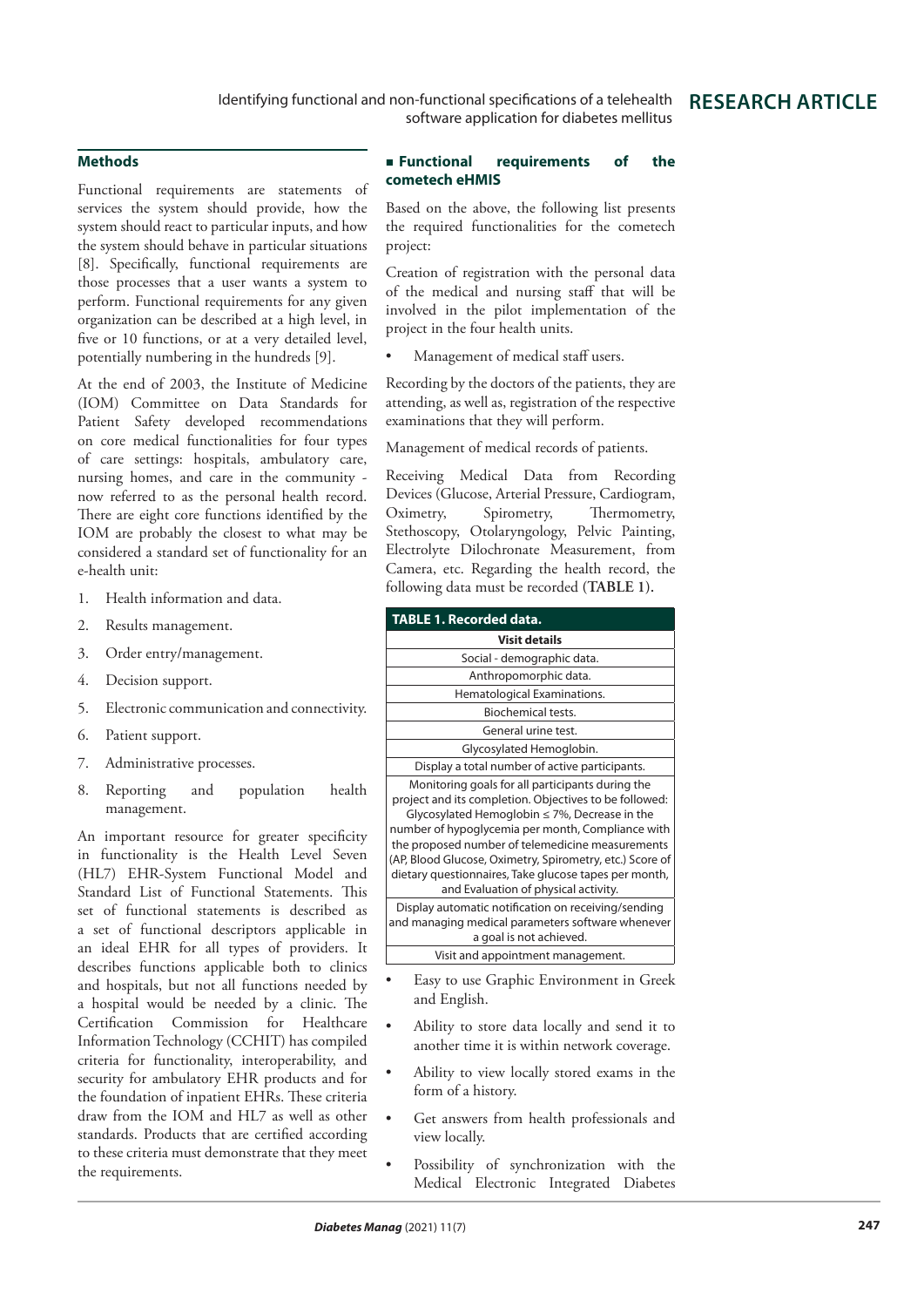Folder.

- Connect the software with the recording devices of at least Glucose, Arterial Pressure, ECG, Oximeter, Spirometer, Thermometer, Stethoscope, Pediatrician, AGE reader age reader and by bottom fundus camera for receiving wireless medical signals.
- Ability to complete algorithmic questionnaires and synchronize with the Medical Electronic Integrated Diabetes Folder.
- Introduction of personalized limits and selection of notifications per patient.
- Possibility of receiving notifications/ reinforcing messages from the Medical Electronic Comprehensive Diabetes File.
- Possibility to select goals from a nutritionist, immediate information through the Medical Electronic Integrated Care Diabetic File.
- Nutritional knowledge questionnaire based on scientific methodology.
- Ability to assess the current situation using a scaled barrier incentive scale.
- Produce automatic messages according to the options in the questionnaire.
- Ability to track targets set by diabetologist<br>and dieticians nutritionists and and dieticians nutritionists and diabetologists through the Integrated Diabetic E-Medical Medical File.
- Integration of the following algorithmic questionnaires: Quality of life questionnaire, Self-efficacy questionnaire for selfmanagement of diabetes, Questionnaire on eating habits and Questionnaire on patients' health status.
- User access control to certify and identify the user's rights when accessing the application at system level and application of telemedicine.
- Authorization to access information different by user and by type of information.
- Observance of the provisions of Law 2472/1997, EU 2016/679 (GDPR) regarding the Protection of Personal Data.
- Preservation of medical data in encrypted form.
- User interface friendliness.
- The error messages that the applications

present to the end users, should be in Greek and English and the users should be notified in terms familiar to them.

- The technologies that will be used for the development of the application to ensure its easy maintenance and allow the expansion of its functionality by adding additional subsystems that will cover possible future needs.
- Open standard support: ensuring the viability and future expansion of the system, all offered development tools, server software as well as the application are based on open templates and are available under the terms of the GNU/GPL license.
- Systemic article architecture to allow future extensions and replacements, integrations, upgrades or changes to separate software or hardware components.
- Open architecture where the proposed/ offered software services, security and the database management system and application are based on proven mature and tested systems platforms in the open to facilitate its support and maintenance.
- Access to system functions should also be possible via BlueTooth portable devices at least for ECG, spirometry, oximetry, glucose, blood pressure, weighting and BMI tests.
- Find the files of the examinees/patients in a fast and easy way (e.g. use of demographics, etc.).

Moreover, the software application should meet different roles' requirement and access authority management, which will be used as a basic model in some specific application in the future. For example, different roles such as diabetes patients, doctors and administrator can be created, and the discussion between patients and doctors should be available. Moreover, the authenticated doctor can access the specified items of the patients, which will solve the problem of security.

1. Patient's requirements: The patients need an e-health unit model, which they can view their electric record and get self-care education, moreover, the patients need advice from specify doctors, so they hope that they can manage the access authority. The patient need to have the right to assign some specific authorities for the doctors, for example when a diabetes patient want to share their medical record like glucose,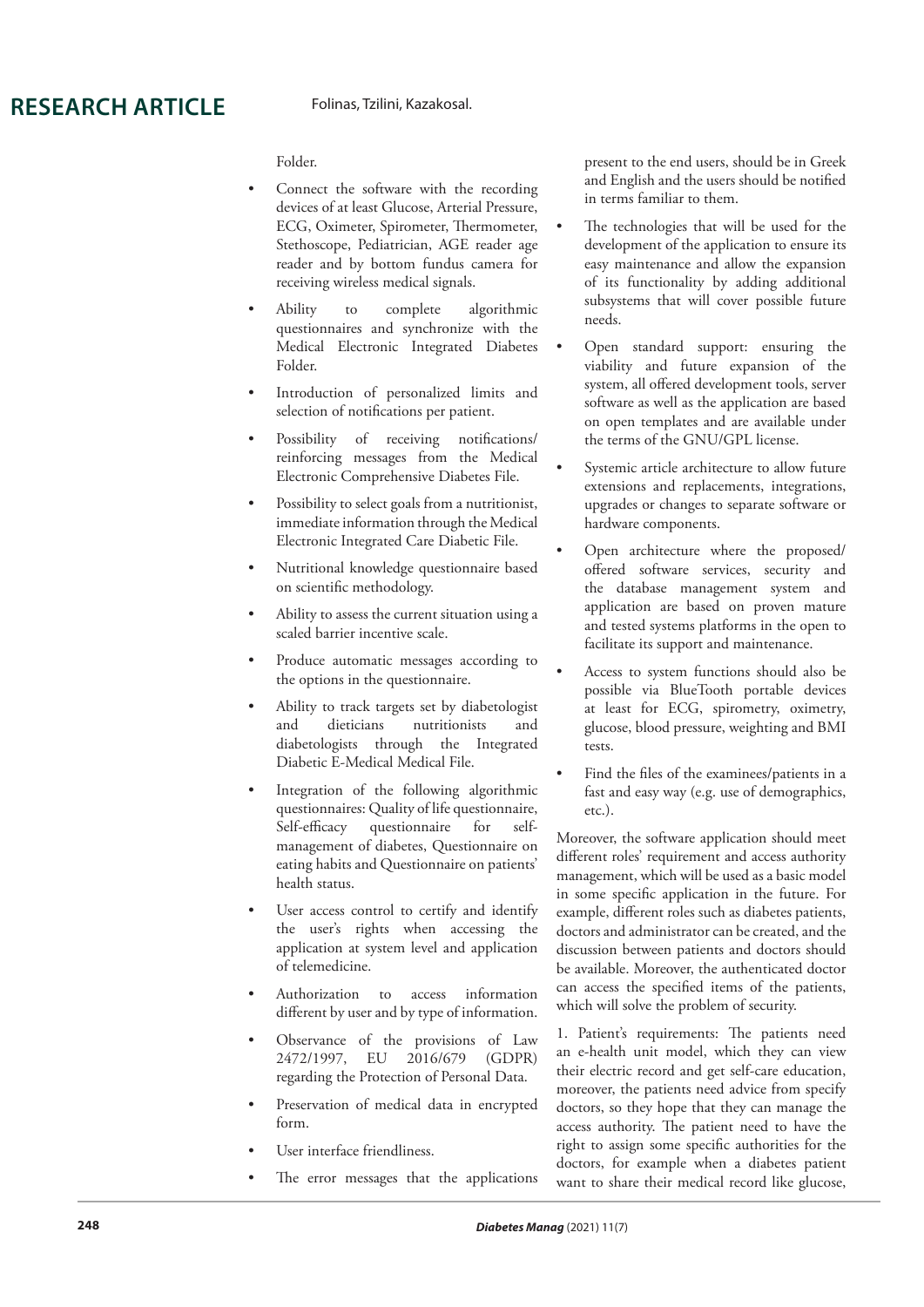exercise, weight vary and daily diet during some periods, sometimes, they just want to share part of their information like glucose, and they don't want the doctor to see the others' privacy data. When the patients do not want the doctor to access their medical record, they can cancel the doctors' authorities. An authority's record history is needed to remind the patients whom they has given the authorities to. Search function is also needed in this system; the patients can find the registered doctor, as they want to give access control. In our E-health model, the patient can view the record whenever they want and share their own thought with other patients in the communication platform.

2. Doctor's requirements: To the doctor, they would like the system to be flexible that they can also access the website at anywhere and get the information from the patients who they give the authority, they also don't want to view a handwritten record because of it will always led some mistakes and wastes time, which can reduce the medical accident caused by misunderstanding, the doctors hope that they can share their experience and view the patients record clearly.

3. Administrator's requirements: The e-health model need an administrator, who can manage and monitor the software application. The administrator would like to monitor the application in case of change the patient information for illegal purpose and has the power to manage the register users. In Cometech project, the administrator can manage roles and users (e.g. delete some illegal users) and can publish a global notification to all the users to remind some important things. The administrator also can view all the information of the registered users except password.

4. Security requirements: To avoid abusive registration, all the users in the proposed system can register only one account for each person. In addition, a security mechanism for the users can be offered when they want to change the password or forget their password. In cometech project, users need to answer the security questions and give the email so that when users want to change their password. Moreover, it is general idea that only the person who knows the password can login the account. The password is encrypted during the transmission. In the transmission of medical records and personal information, those information are encrypted.

Finally, patients' personal data needs to be stored in the encrypted database based on a common standard. One reliable solution is the AES256 standard, which describes a symmetric secret key encryption block process. The encryption process is repetitive. This means that in each data block a processing is performed which is repeated a number of times depending on the key length. Specifically, the Rijndael 256 is the encryption algorithm used for AES encryption. In addition, the code uses block segregation through the "Electronic Code Book" and encrypts them separately, which increases security. The communication with the servers is done through https security protocols and the start SSL PKI (128bit). Both User-Id and user passwords are stored in encrypted form in the database. To increase security, an active connection test will be used, so that after the connection to the application a certain idle time has elapsed without any execution.

#### **Non-functional requirements of the Cometech eHMIS**

Non-functional requirements are attributes that either the system or the environment must have [4]. IEEE (1993) defines non-functional requirements in software system engineering, "a software requirement that describes not what the software will do, but how the software will do it, for example, software performance requirements, software external interface requirements, design constraints, and software quality attributes".

A number of research initiatives identified the non-functional requirements

Some of these are requirements that many stakeholders gravitate to, and some are requirements few if any end users recognize are needed. Non-functional requirements and their descriptions for the Cometech Project (adapted

| <b>TABLE 2. Non-Functional requirements.</b> |                    |  |
|----------------------------------------------|--------------------|--|
| Non-Functional<br>Requirement                | <b>Description</b> |  |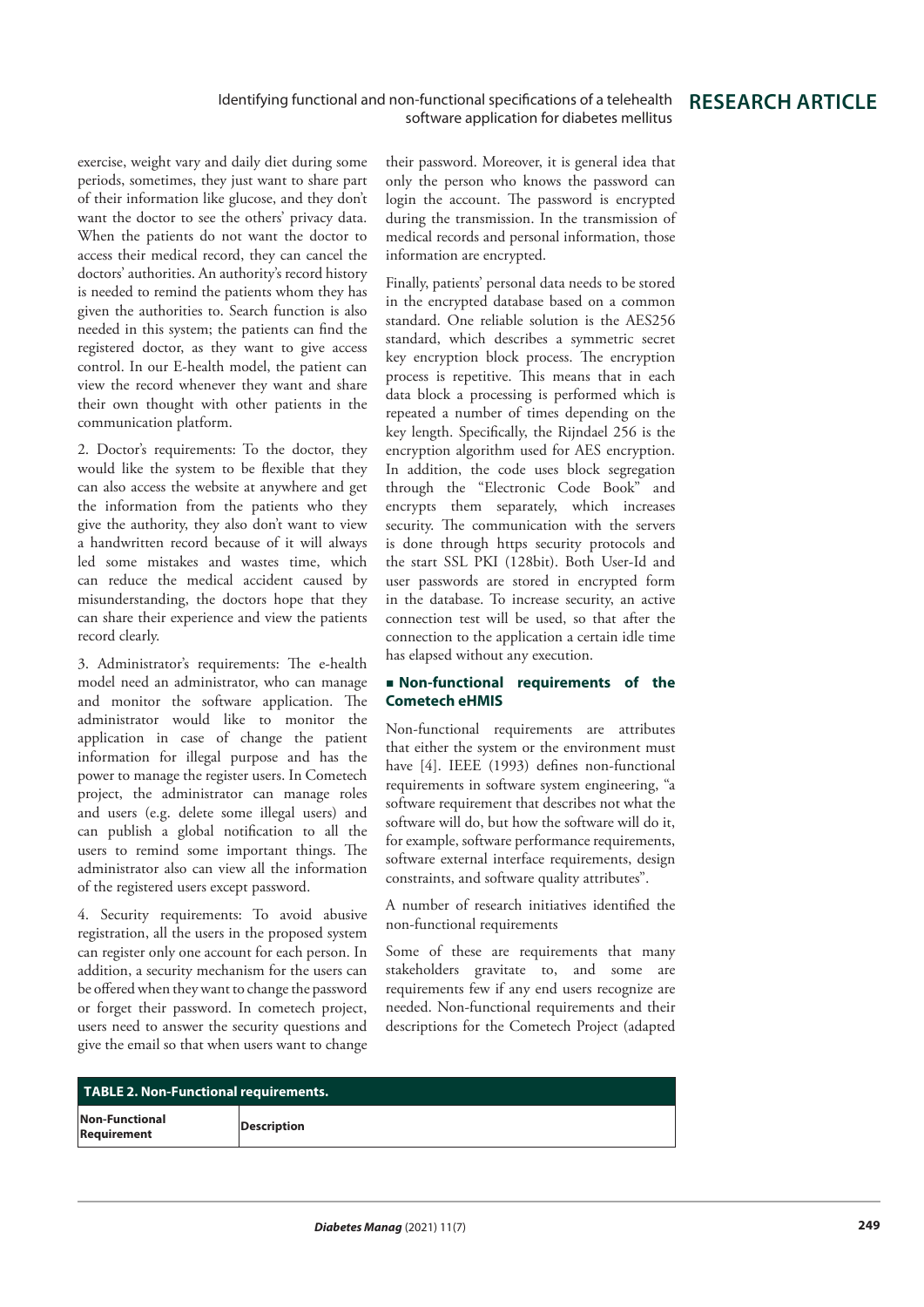| Usability        | Describes the ease with which the system can be learned, managed or used.<br>Usability gives the measure of how much user friendly the system is. This also<br>includes the Internationalization/localization requirements such as, languages,<br>spellings, etc. This is critical for the COMETECH project because doctors and nurses<br>are not experienced software application users and they are working based on a<br>rotation-based schedule. Therefore, the system should be sufficiently intuitive to<br>allow new users to learn basic operations within one day of use; users must need no<br>more than two screens to complete a task and/or one measurement. Moreover, the<br>application should support the monitoring of the procedures for ensuring quality<br>service, through the database management tool and the administrators can have<br>access directly to the application. |
|------------------|-----------------------------------------------------------------------------------------------------------------------------------------------------------------------------------------------------------------------------------------------------------------------------------------------------------------------------------------------------------------------------------------------------------------------------------------------------------------------------------------------------------------------------------------------------------------------------------------------------------------------------------------------------------------------------------------------------------------------------------------------------------------------------------------------------------------------------------------------------------------------------------------------------|
| Reliability      | Describes the degree to which the system must work for users. It also refers to<br>the mean time between failures, means what can be the maximum down time.<br>For example, two hours in six months etc. It also deals with the time taken by the<br>system to recover if failure occurs; this is also termed as mean time to recovery.<br>Therefore, specifications for reliability typically refer to availability, downtime, time<br>to repair, accuracy, etc. For the COMETECH project for example, in case of a power<br>outage e-health units and software application will have sufficient local and remote<br>redundancy to power down all none critical systems. All critical systems will run on<br>a backup generator or local battery power (UPS) for at least 12 hours.                                                                                                                |
| Performance      | Performance specifications typically refer to response time, transaction throughput,<br>and capacity. They deal with response time, which means the time taken by the<br>system to load, reload, screen open and refresh times etc. The processing time,<br>which is due to functions, calculations, imports, exports. Query and reporting time<br>is also accountable for system's performance. For example in the COMETECH and<br>during the pilot project, while executing a search for a medication, the system must<br>be able to display all the main results of a patient examination.                                                                                                                                                                                                                                                                                                       |
| Supportability   | It refers to the application's ability to be easily modified or maintained to<br>accommodate typical usage or change scenarios. For example, the software<br>application will allow users to create new workflows without the need for additional<br>programming. In addition, the system will allow the medical staff to modify a<br>clinical decision support rule after obtaining applicable approval.                                                                                                                                                                                                                                                                                                                                                                                                                                                                                           |
| Compatibility    | Compatibility of a system deals with what ease the system is able to operate with<br>shared applications. These shared applications can be the 3rd part applications as<br>well. This also covers the system's compatibility on different-different platforms.<br>The platforms can be either hardware, software or both. In the COMETECH project,<br>compatibility mainly refers to the connection with the medical devices.                                                                                                                                                                                                                                                                                                                                                                                                                                                                       |
| Interoperability | It refers to the ability of one application to exchange data with another.<br>Interoperability requires the adoption of standards that enable interfaces to be<br>written. Interoperability may also incorporate concepts of connectivity, messaging,<br>and interactive portals. For example, in the COMETECH project a medical<br>examination in one e-health unit must provide oversight of services between the<br>other two e-health units and the central e-health unit.                                                                                                                                                                                                                                                                                                                                                                                                                      |
| Scalability      | It refers to the ability of the proposed software application to increase the number<br>of users or applications associated with the product. For the COMETECH project, the<br>software can provide more functionalities to the users in the future and can support<br>more medical devices.                                                                                                                                                                                                                                                                                                                                                                                                                                                                                                                                                                                                        |
| System           | These requirements generally include required operating systems, commercial-<br>grade software development tools (e.g., reusable components), specific hardware or<br>platform requirements, and any environmental requirements. Some would include<br>reliability and performance requirements in system requirements, but these may be<br>issues that end users are particularly concerned about and may best be separated.<br>In the COMETECH project one non-functional requirement can be the ad-hoc<br>printing options, as well as, dashboard capabilities.                                                                                                                                                                                                                                                                                                                                  |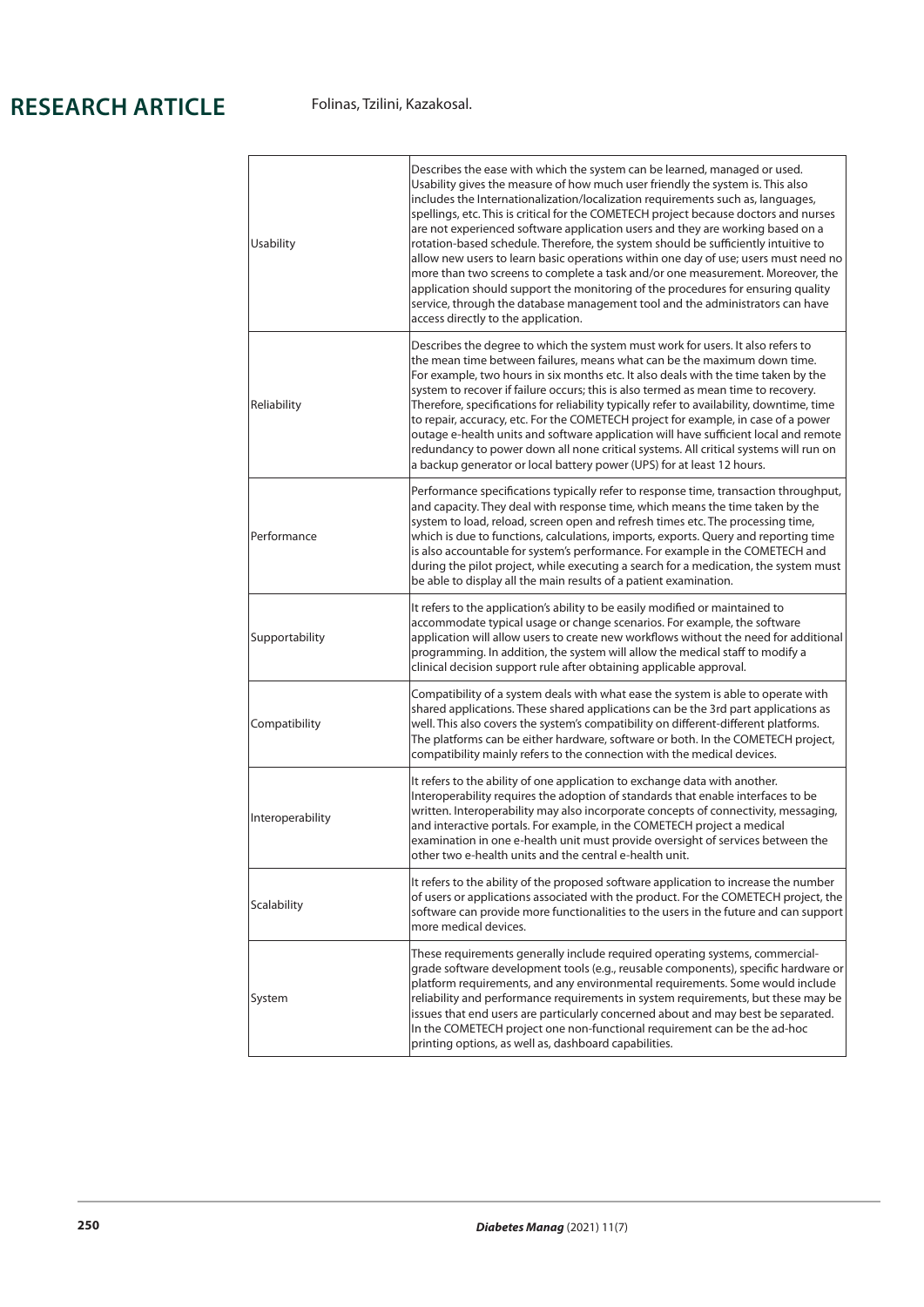### Identifying functional and non-functional specifications of a telehealth software application for diabetes mellitus

| Modularity        | Modular architecture of the system, allows future extensions and replacements,<br>integrations, upgrades or changes of distinct software or equipment. One good<br>approach is the adaptation of the modular architecture of MVC Model, the use of<br>which in combination with Database Abstraction Layer is possible to fully separate<br>the structural elements of the portal and user interface with the business logic of<br>the system and mechanism processing, analysis and completion of procedures.<br>Database Abstraction Layer is essential for uninterrupted reading from different<br>sources and recording them. The adoption of the model by the offered software<br>of the system as well as by the framework that will be used for the development<br>of code igniter but also the general construction of the architecture in multiple<br>subsystems show the modular character of the proposed architecture. |
|-------------------|------------------------------------------------------------------------------------------------------------------------------------------------------------------------------------------------------------------------------------------------------------------------------------------------------------------------------------------------------------------------------------------------------------------------------------------------------------------------------------------------------------------------------------------------------------------------------------------------------------------------------------------------------------------------------------------------------------------------------------------------------------------------------------------------------------------------------------------------------------------------------------------------------------------------------------|
| Open standards    | It ensures the viability and future expansion of the system, all offered development<br>tools, server software, as well as, the application are based on open templates and<br>are available under the terms of the General Public License.                                                                                                                                                                                                                                                                                                                                                                                                                                                                                                                                                                                                                                                                                        |
| Open architecture | Open architecture, the proposed / offered software services, security and DBMS and<br>the application are based on proven mature and tested systems platforms in the<br>open to facilitate its support and maintenance, such as:                                                                                                                                                                                                                                                                                                                                                                                                                                                                                                                                                                                                                                                                                                   |
|                   | Third-party interoperability through support for SOAP protocols, and RESTful<br>web services, CGI, FastCGI, Perl, PHP, etc.).                                                                                                                                                                                                                                                                                                                                                                                                                                                                                                                                                                                                                                                                                                                                                                                                      |
|                   | Utilization of international standards of interoperability in health.                                                                                                                                                                                                                                                                                                                                                                                                                                                                                                                                                                                                                                                                                                                                                                                                                                                              |
|                   | Ability to share the structural components of the application to multiple<br>servers to distribute the workload to multiple processors (scalability).                                                                                                                                                                                                                                                                                                                                                                                                                                                                                                                                                                                                                                                                                                                                                                              |
|                   | Use open source Apache tomcat, MySQL, Linux software tools.                                                                                                                                                                                                                                                                                                                                                                                                                                                                                                                                                                                                                                                                                                                                                                                                                                                                        |
| Availability      | Availability tells the operating hours of the system and when it is available. High<br>availability, in terms of ensuring the high availability of the services of the system,<br>the proposed architecture combines applications that can work perfectly in<br>Network Load Balancing layout. High security, integrity, this must be achieved<br>at the data level by the efficient use of integrity and graded access rules in<br>the database, at the business logic level by enforcing graded access rules and<br>controlling and certifying users and at the level of graphical interface data by<br>imposing rules in their system entry forms.                                                                                                                                                                                                                                                                              |
| Legal/Regulatory  | Requirements include the capability to generate an acceptable representation of a<br>legal health record, intellectual property rights, adherence to telecommunication<br>requirements, and other features. This is a requirement of critical interest to the<br>COMETECH project. The system must be able to support upgrades to any required<br>data collection process, rules for regulatory review, and new code sets as they may<br>become mandated (such as ICD-10-CM).                                                                                                                                                                                                                                                                                                                                                                                                                                                      |
| Security          | It refers to the ability to provide confidentiality, data integrity, and data availability.<br>Reference is often made to the national and European Union (EU) policies and law.<br>Clinicians who do not have a treatment relationship with a client will be permitted<br>to access the client's protected health information through a break-the-glass<br>function only in a documented emergency and only with a separate audit log being<br>generated. For the COMETECH Project the software application must follow the CE<br>0653 Class IIa, according to EU law of MDR 2017/745. Also, of the N.2472/1997, EU<br>2016/679 of the General Data Protection Regulation (GDPR).                                                                                                                                                                                                                                                 |
| Maintainability   | Maintainability of a system is the level of ease with which a system can be modified<br>or some changes may be brought into.                                                                                                                                                                                                                                                                                                                                                                                                                                                                                                                                                                                                                                                                                                                                                                                                       |
|                   | This change or modification can be due to the addition of some new functionality<br>to the system or for the sake of bug fixing.                                                                                                                                                                                                                                                                                                                                                                                                                                                                                                                                                                                                                                                                                                                                                                                                   |
| Recovery          | Recovery is the ability of the software system to recover after some damage. The<br>time taken by the system to recover back to its original shape is the recovery time.                                                                                                                                                                                                                                                                                                                                                                                                                                                                                                                                                                                                                                                                                                                                                           |
| Robustness        | Robustness is the ability of a computer system to cope with errors during execution<br>or the ability of an algorithm to continue to operate despite abnormalities in input,<br>calculations, etc.                                                                                                                                                                                                                                                                                                                                                                                                                                                                                                                                                                                                                                                                                                                                 |
| Resilience        | Resilience is the ability to provide and maintain an acceptable level of service when<br>some faults occurs and performs normally.                                                                                                                                                                                                                                                                                                                                                                                                                                                                                                                                                                                                                                                                                                                                                                                                 |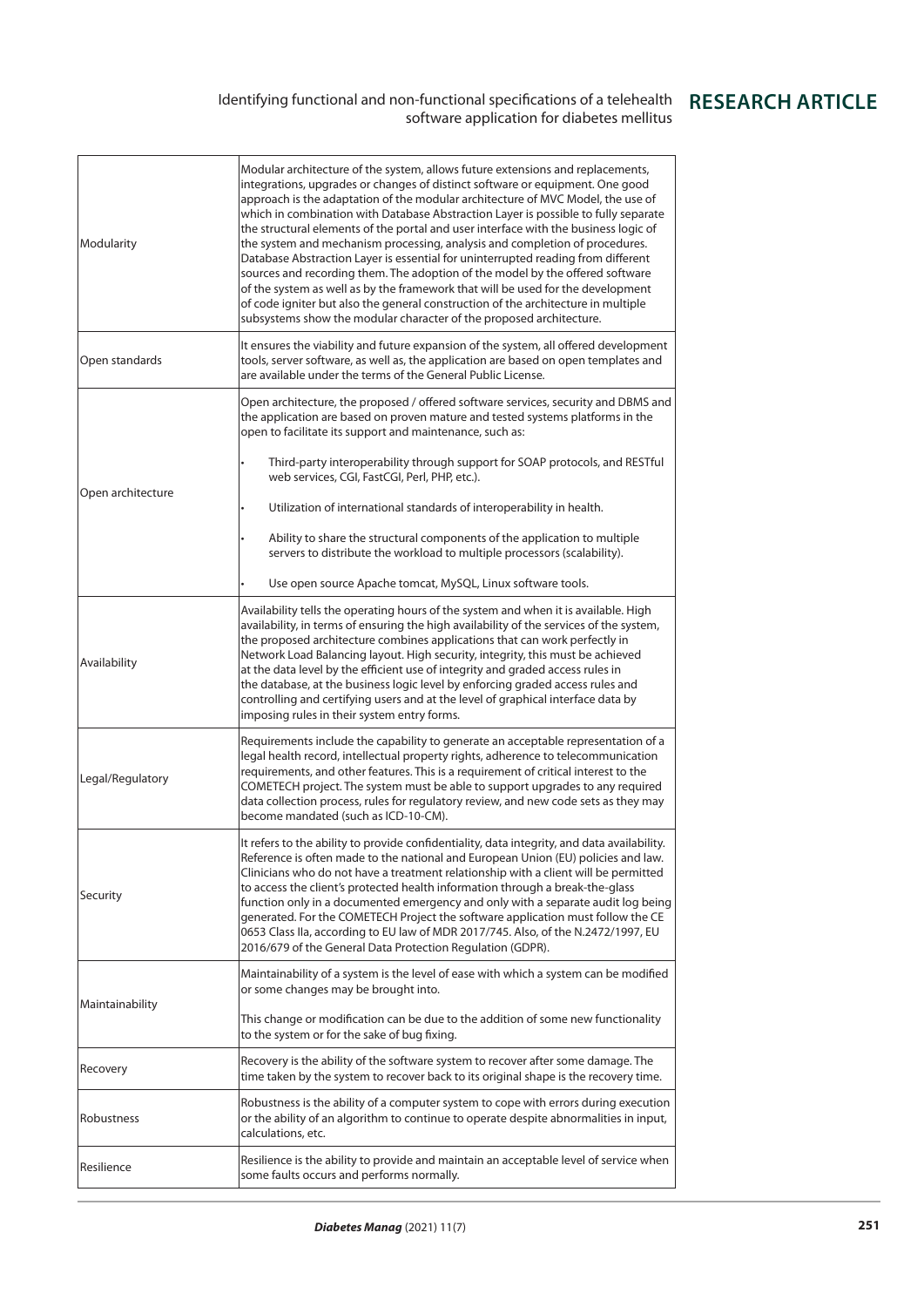from are presented in the following **(TABLE 2)**  [10].

#### **Results and Discussion**

This paper aims to present one of the deliverables of a research project titled "Continuity of care in metabolic diseases through modern technology" (Cometech), founded by Interreg Ipa Crossborder Cooperation Programme Greece - the North Macedonia 2014-2020. Cometech project aims to address the problem of inadequate access to health system services to people who live in isolated communities in Greece- Republic of North Macedonia cross-border areas. It introduces the setup of four (4) e-health units (two per country) collaborated, aiming at introducing "Continuity of Care" in the border regions via a specialized web application.

Specifically, this report presents the functional and non-functional user requirements of the application software system for the cometech Project. In general, the examined software application is a telemetry system that uses the latest wireless communication technologies (Mobile Phone Network), a Tablet PC or a Smartphone device, and medical monitoring devices. It belongs to the Electronic Health Management Information Systems (eHMIS) category that is designed to fulfill the need for an automated national health information management system. It is specially designed to allow patients and physicians to monitor the patient's health anywhere and anytime. It is an Internet-based application (web), through which specialized staff easily access data, thanks to the user-friendly environment, through a browser [11-19].

Authorized users of the Hospitals of the program (Bitola, Florina, Veles) can access the web application to evaluate the medical data and patient measurements to provide medical advice to the physician of the telemedicine units where required. The system has been installed and operated on a central server of the International Hellenic University in Thessaloniki, Greece where they will be collected, tested for quality and stored measurements of biological parameters of patients, which will be sent wirelessly from remote locations, i.e. health units and the Hospitals (Bitola, Florina, Veles), as well as, the Central Coordination Center in Thessaloniki will have authorized access.

### **Conclusion**

In remote locations, trained nurses/medical staff record data on the patient's health (history, personal memory, etc.) via a laptop or tablet, as well as the results of measurements of medical devices installed at remote telemedicine points and sync them to the central server (web application). In the web application, specialized doctors of the aforementioned health units have access, order to evaluate the medical data and the measurements of the patients to provide where necessary medical advice to the doctor of the telemedicine units.

There are also challenges that need to be addressed for the effective and efficient application of the eHMIS in the ehealth units, based on Moucheraud (2018) and Khubone, Tlou and Mashamba-Thompson (2020), Aldholay, Isaac and Abdullah (2018), Ouedraogo, Kurji and Abebe (2019) and Meri, Hasan and Danaee (2019) studies, such as legislation, lack of funds (financial investment), staff resistance (and staff training), political leadership, complexity of the intervention and lack of technical consensus, acceptability of technology, quality of data, performance expectancy, compatibility factors, and social influence among professionals.

The authors strongly believe that the findings of this study will help researchers to design and develop similar software applications that aim to introduce telehealth tools and services to achieve continuity of health care and to provide consultation and patient education (society awareness).

### **Funding**

 This research was funded by Interreg Pre-Accession Assistance (IPA) Cross Border Cooperation (CBC) Programme "Greece-Republic of North Macedonia 2014–2020" co-financed by the European Union under the Instrument for Pre-Accession Assistance (IPA II). Project co-funded by the European Union and national funds of the participating countries.

Interreg-IPA CBC Greece - Republic<br>C O M E T E C H